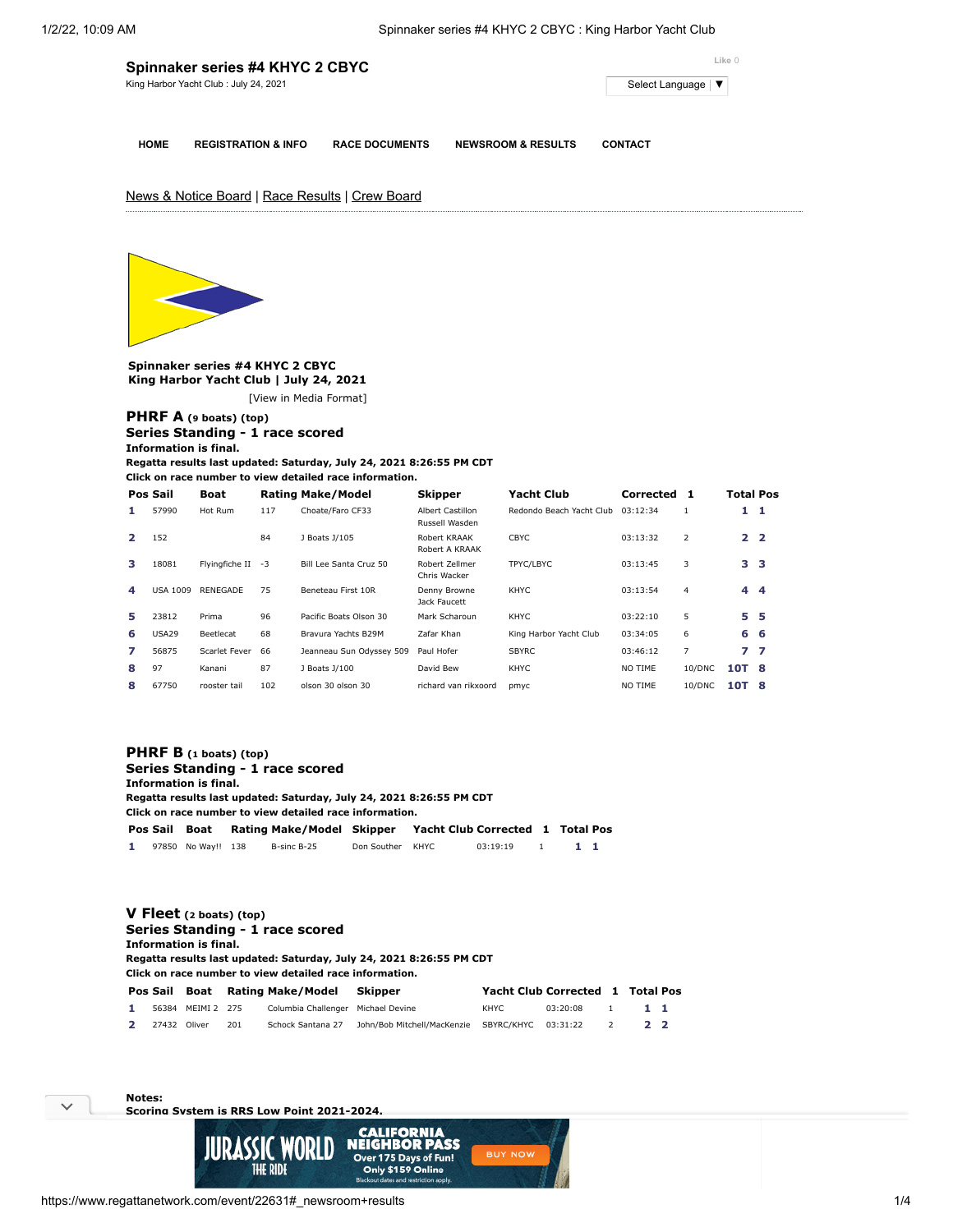Registration Problems or Questions? [Visit our Support Desk](http://support.regattanetwork.com/) | [View Our Privacy Policy](https://www.regattanetwork.com/html/privacy.html)<br>[Powered by Regatta Network®](http://www.regattanetwork.com/) | Online Sailing Event Registration and Management Services.<br>© 2022 [Regatta Network,](http://www.regattanetwork.com/) Inc. All Rights Reserved





 $\checkmark$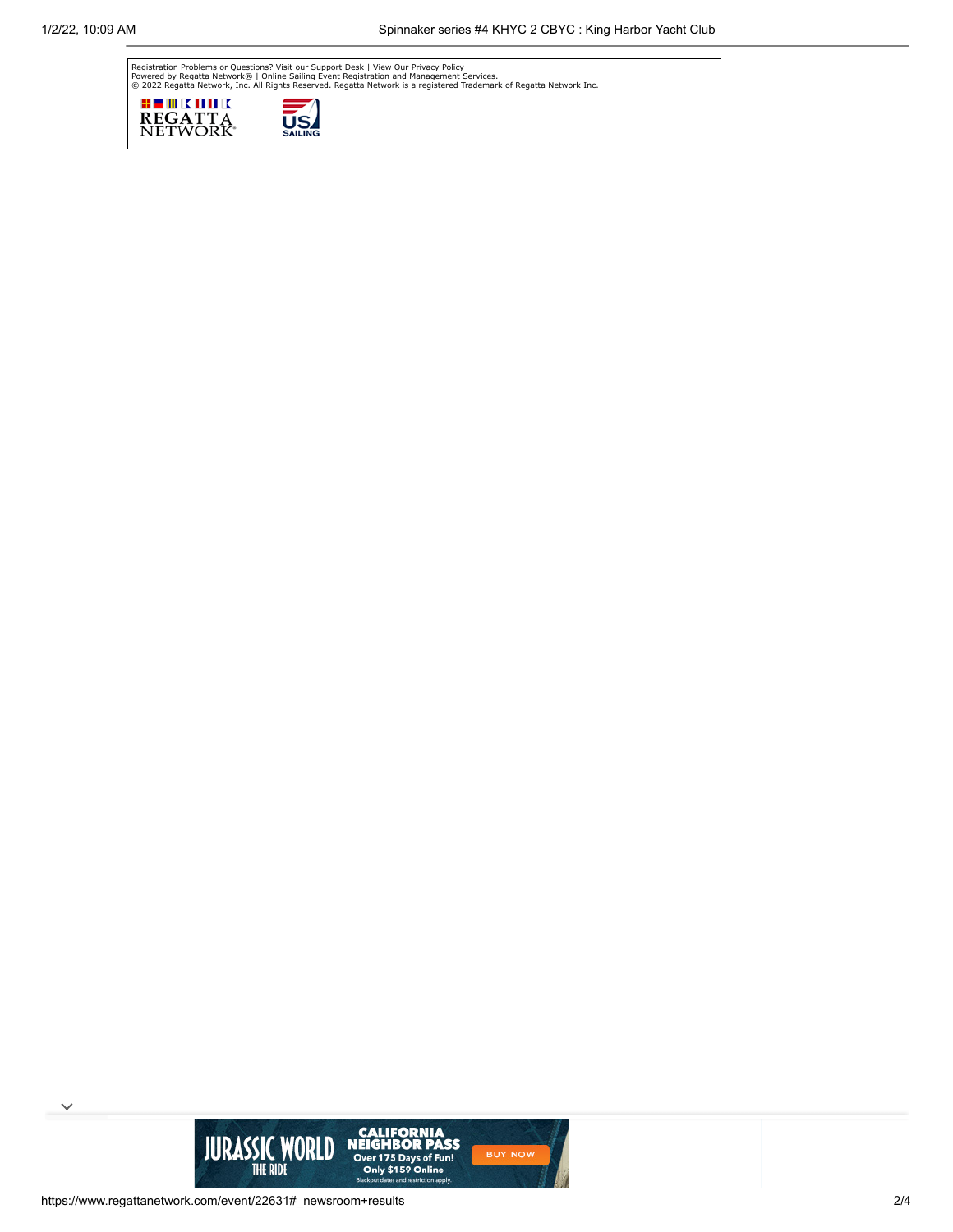

 $\checkmark$